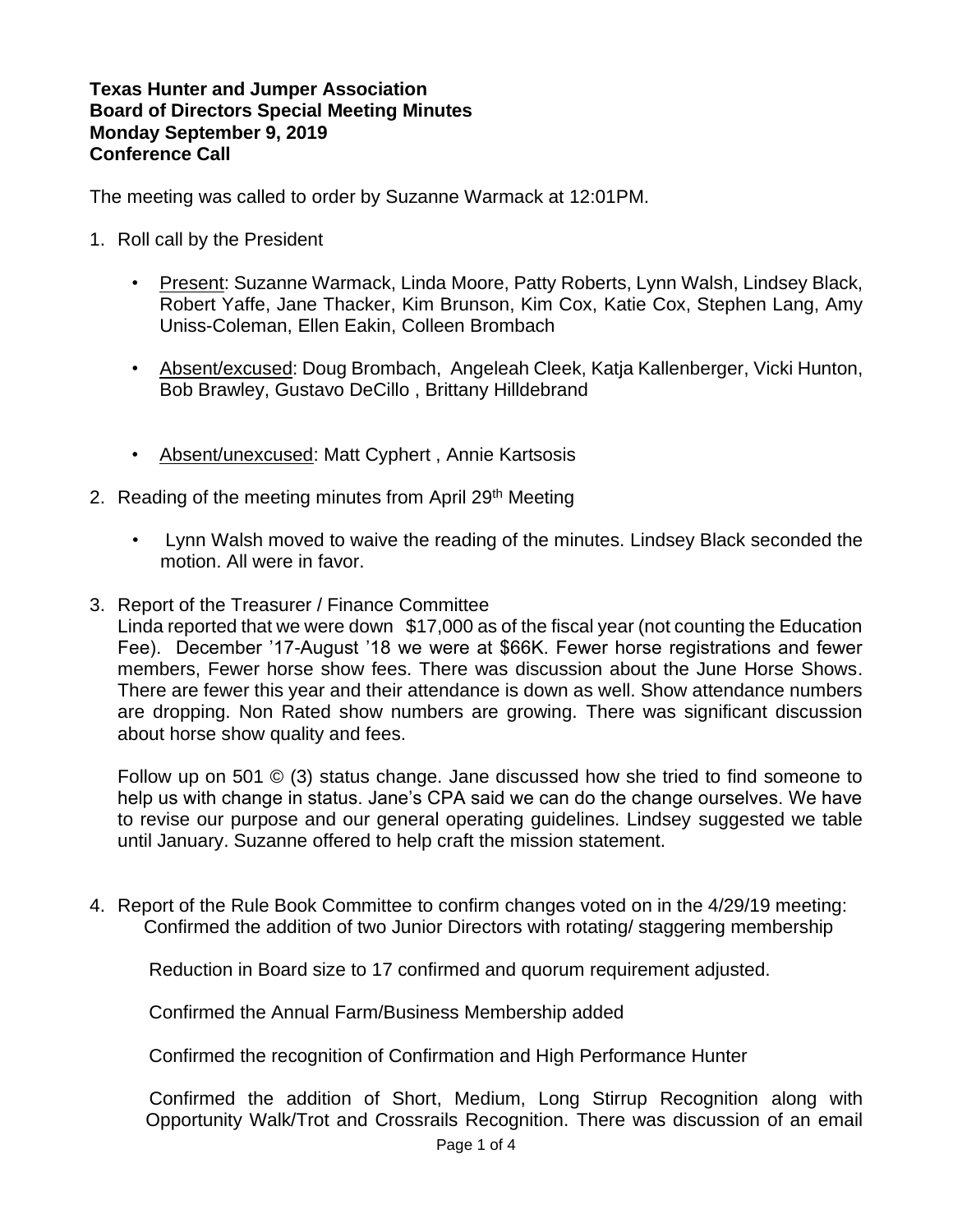received from Britt McCormick regarding these new division. There was discussion. Suzanne agreed to respond to Britt's email.

There was discussion of the proposed changes to the Equitation Divisions and THJA Medal specification. There was considerable discussion with Colleen from the Ad Hoc Committee, Amy Uniss-Coleman, Patty Roberts, and Robert Yaffe. Colleen agreed to discuss further in a conference call. It was suggested, by Amy Uniss-Coleman that this conference call happen soon as show planning for 2020 is about to commence.

Discussion regarding of potential updates to By-Laws relating to absences, proxies, and conference calls. There was discussion. If an email about a meeting is ignored, they should be dropped from the board. It is up to the Executive Committee to determine if someone is to be dropped from the Board Roster. Both Jane and Ellen suggested that it is not a matter of updating version but enforcing the By- Laws.

- 5. We skipped ahead to the Show Standards Committee report. Lynn discussed the letter from Jennifer Devening. Everyone had seen the e-mail thread.
- 6. Report of the Nominating Committee ~ Stephen Lang read Katja's letter about reducing the Board size. There was discussion about the At Large positions.
- 7. Prize list review…nothing to report
- 8. Report of the Sponsorship and Education Committee Patty discussed sponsoring the Gold Star Dinner first week of February to tie in with the Gold Star Jumper Clinic and round table discussion.

Coming up in 2020 we will be offering some scholarships opportunities. One is a \$1500 Scholarship open to ANY Junior that will be merit based. We are also working on point based Junior Scholarships for Hunters in the Children's and Junior, same for Jumpers. We're also discussing a Young Adult Scholarship for adults under 30. This will be roughly \$12,000. We need to work out qualification criteria.

The Education Committee is also discussing limiting the general grants to \$500.

Regarding promotion, Patty will announce at Patrick's clinic about the scholarships and grants. Also, there will be a flyer at each place setting at the banquet.

- 9. Report of the web site and Information Systems.. Robert talked about October  $1<sup>st</sup>$ Membership applications will start online for 2020. Yearly Barn Memberships for 2020 will be up for 2020. Membership renewal notices go our October 1 as well.
- 10.Report of the Social Media Committee…Amy said we can call Jerry Mohme for access to his photos for Social Media and THJA News.
- 11.Report of the USEF and USHJA News…nothing to add
- 12.Report of the Membership Committee…Ellen and company put out a membership survey and sent the link to us for review. Great to have Brooke's perspective for Junior input. Survey will be e-mailed AND set out at horse shows for nonmember feed.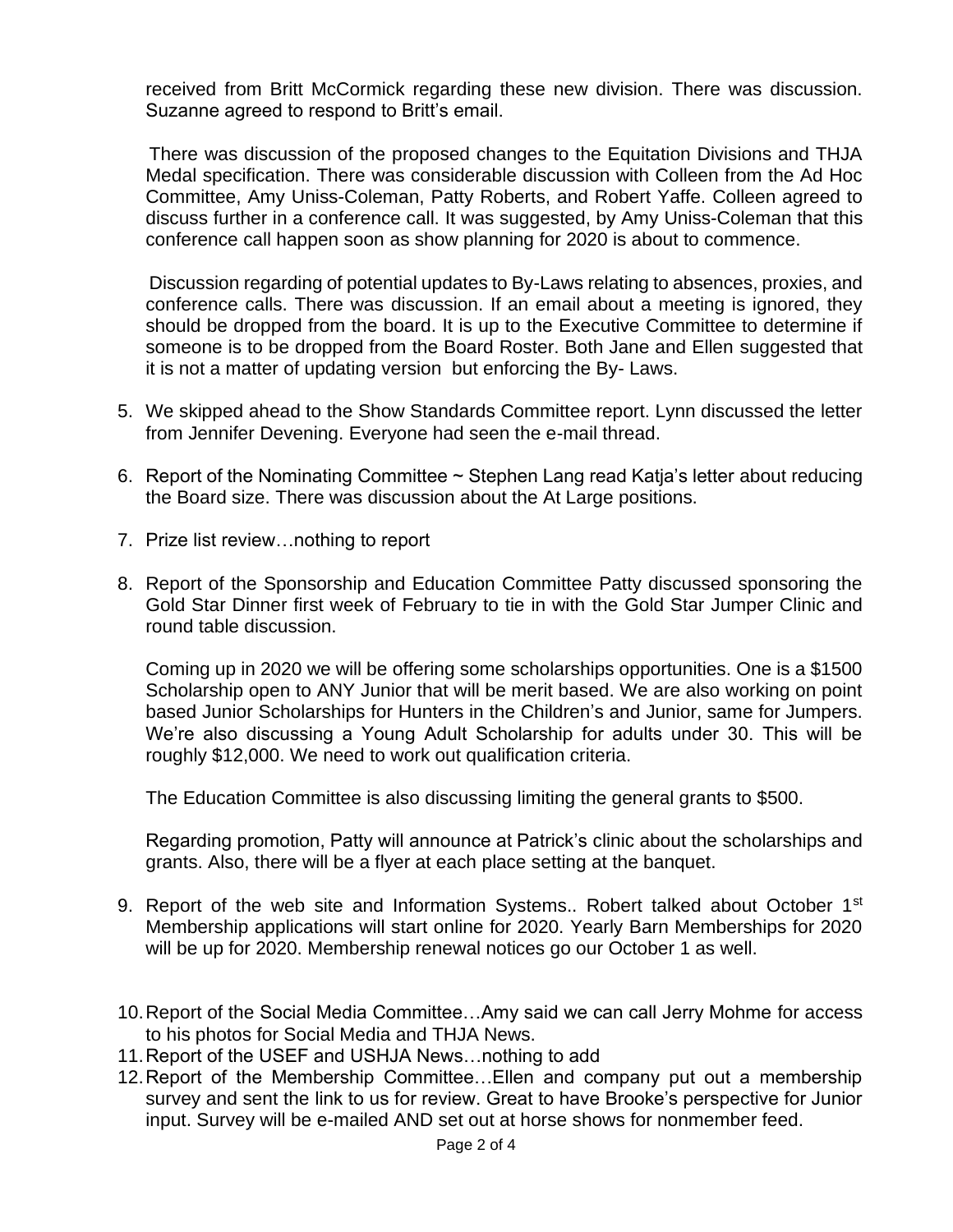- 13. Report on the THJA Annual Awards Banquet. Patty reported that everything is rocking along. Many sponsored segments.
- 14.There was brief discussion on promotional opportunities with THJA for the 2020 show year. There was discussion about editorial opportunities in the THJA News. The Board chose not to discuss Britt McCormick's e-mail from June any further.

The date and time were set for our Annual meeting. The Annual meeting will be Saturday January 11,2020 at 8:30 AM in Houston. The location will be the Omni Hotel.

Suzanne moved that the meeting be adjourned at 1:42pm. Kim Brunson seconded the motion and the meeting was adjourned.